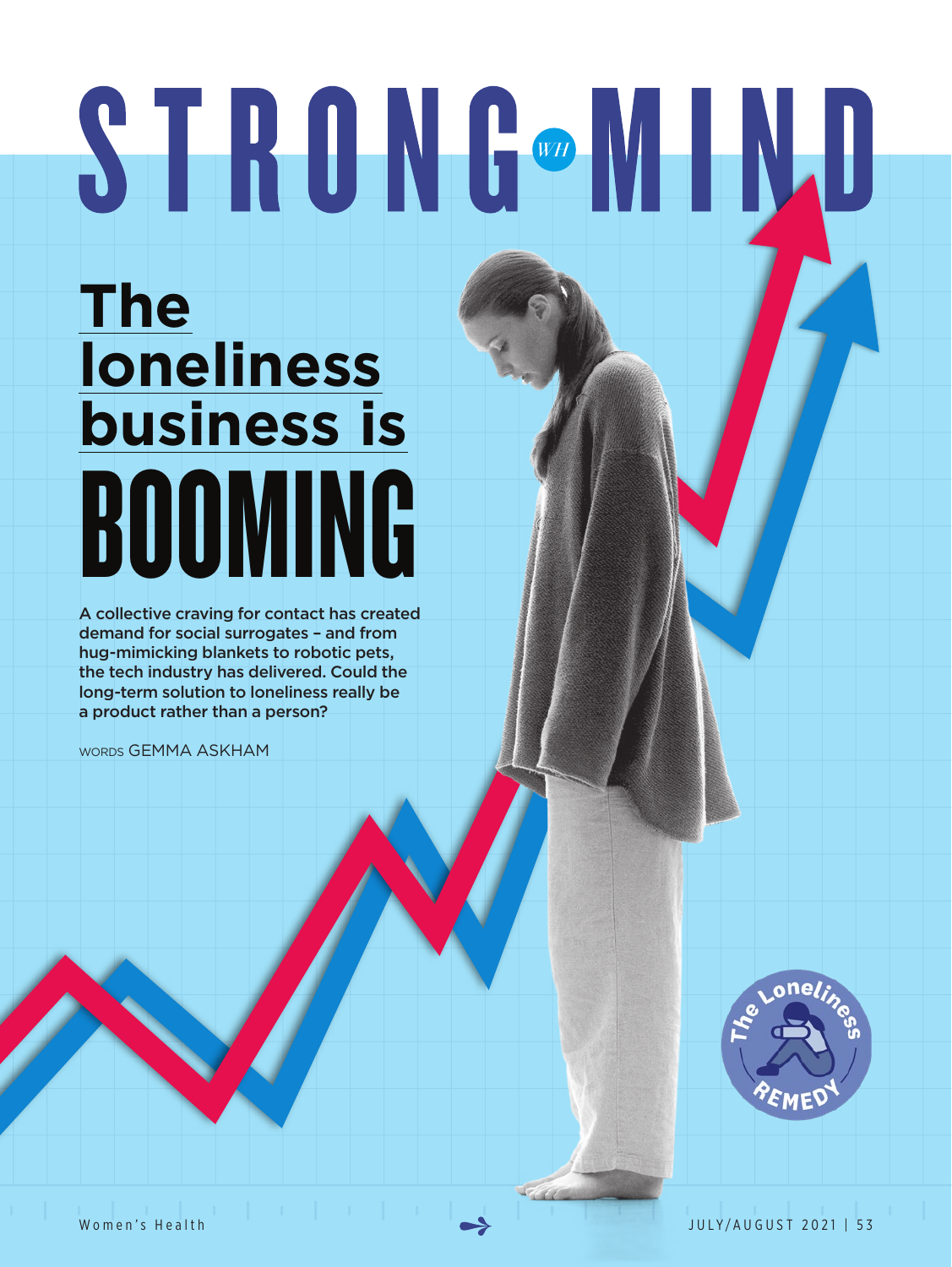networking app Clubhouse – promises chats with thought leaders, provided you're invited in. Even now, as, roadmap-enabled, your social life picks up again, experts believe the loneliness industry will continue to grow. 'Loneliness is a social issue and a public health problem that existed long before the pandemic,' says Emma Chiu, trend forecaster and global director of Wunderman Thompson. 'And it will continue to prevail even after it's under control.' So, it seems a pertinent time to ask: if the business of loneliness is booming, are human substitutes really ready to step into your friend zone?



# WIRED TO CONNECT

To answer that, you need to get to grips with what loneliness actually is. Neuroscientist Dr Kay Tye is one of the pioneers unpicking the circuitry of the emotion in the brain. Last November, her team at the Salk Institute for Biological Sciences in San Diego discovered something of a brain-changer. They asked 40 people to do two challenges: to go 10 hours without food, and then 10 hours without social contact, with each session followed by a stint in an fMRI brain scanner. The lab found that going without humans and food both evoked a craving response in the brain; essentially, going without social contact leaves you hardwired to crave social connection like a hungry person craves a buffet. Dr Tye's lab even identified a specific dopamine neuron, called the dorsal raphe nucleus (or DRN), that's more active when people are lonely. Future work on this neuron could unravel the complex nuances of human loneliness, such as why you can be

alone and happy but feel left out at a party; what makes you more or less inclined to seek out social connection, and what portion size of connection is enough to prevent social hanger.

nce upon a more precedented time, in<br>a land far away from Covid, paying for<br>social interaction was a murky domain; one occupied by influencers buying fake followers or rather questionable webcam displays. But the arrival of the pandemic didn't just change your life in weird and unthinkable ways, it changed what you spent your money on. Thoughtfully put together OOTDs gave way to 'activewear' you walked sub-1,000 steps in; sweatpants and slippers became status symbols; hand sanitiser became the cult beauty buy and a trip to B&Q was as hotly anticipated as a fortnight in Greece. And when a fancy face covering and a tub of Farrow & Ball paint failed to fill the gulf left by not seeing your friends and family for months, suddenly the concept of buying your way out of loneliness went from something shady to something sensical. John Lewis has seen a 170% increase in searches for weighted blankets – bead-

> But Indiana University scientist Dr Stephen Porges, who researches the effect of social connection on the nervous system, says that objects can only do so much. He believes it's only through contact with another person – and the two-way dance of smiles, eye contact, vocal intonation and body language – that we keep each other calm and anxiety-free, and maintain social bonds: an

evolutionary process known as coregulation. 'Your nervous system craves social interactions to regulate your physiology and enable you to feel calm, optimistic and happy,' says Dr Porges. The bonding effect is the work of a structure called the ventral vagal nerve network, which is your body's equivalent of that friend who knows everyone. It runs from the diaphragm to the brain stem, crossing over nerves in the lungs, throat and eyes to trigger social cues, like warm eye contact, as it goes. 'The bottom line is that we need these experiences of co-regulation,' he explains. 'Inanimate objects, although comforting, are a poor substitute for human interaction.'

# **TOUCHY SUBJECT**

# STRONG MIND STRONG MIND

# **'Buying your way out of feeling lonely has moved from shady to sensical'**

nce upon a more precedented time, in a land far away from Covid, paying for social interaction was a murky domain;

filled throws that simulate the sensation of being hugged. East Asian countries like Japan, South Korea and China, where one-person households are a growing phenomenon, continue to lead the field in 'wacky-but-would-you?' innovations. There's Paro, a cuddly animatronic seal that's said to offer the same therapeutic rewards as a living therapy animal, there's even an iPhone case featuring a life-sized fleshy rubber hand that you can interlock fingers with (you're welcome for that visual). Telenor, an international telecoms firm, named anti-loneliness tech as one of its top five trends for 2021, predicting advances such as 3D holographic video calls and companionship chatbots that initiate conversations rather than simply responding to your questions about the weather. Meanwhile, intimate audio offerings, such as podcasts and ASMR, continue to grow, while the Soho House of the pandemic era – audio-based social

But, of course, many loneliness-extinguishing interventions are not of the tangible realm. Take Caribu, a video-calling app with on-screen puzzles for grandparents and grandchildren to complete together, or Alcove, a virtual reality programme for the Oculus headset that lets families hang out in digital living rooms. On a less wholesome but no less relevant note, there's also a subsector whose USP isn't connecting humans at all – but replacing them. Sex doll manufacturer Abyss Creations now complements its £4,500 physical robot with an app-based version, RealDoll X. 'Goodbye loneliness!' the website promises, next to a twerking CGI butt; for only £1.85 a month, this piece of virtual ass with a customisable body, voice, wardrobe and character will tell you that it loves you and beg you not to log off each night.